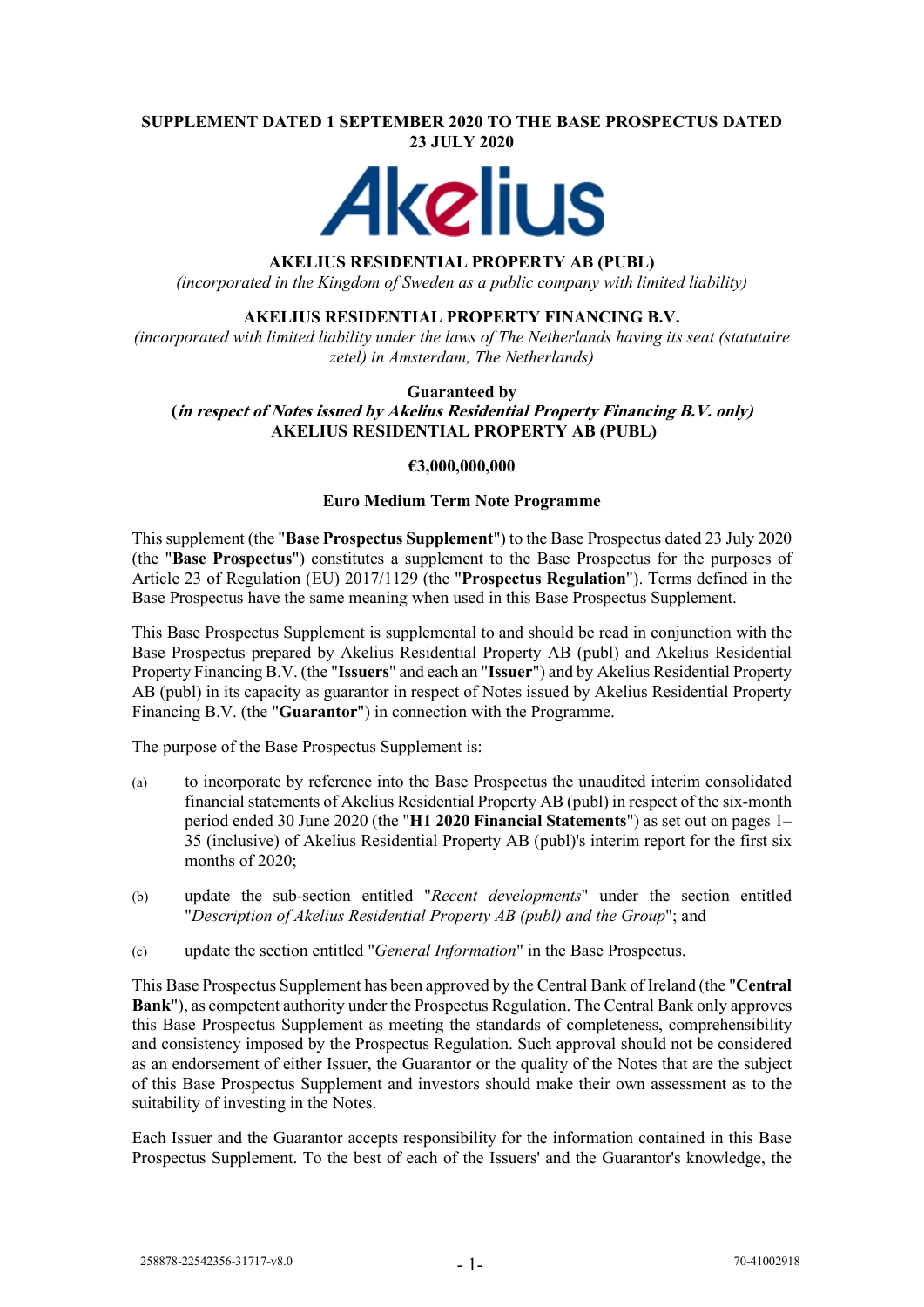information contained in this Base Prospectus Supplement is in accordance with the facts and this Base Prospectus Supplement makes no omission likely to affect the import of such information.

To the extent that there is any inconsistency between (a) any statement in this Base Prospectus Supplement or any statement incorporated by reference into the Base Prospectus by this Base Prospectus Supplement and (b) any other statement in or incorporated by reference in the Base Prospectus, the statement in (a) above will prevail.

Save as disclosed in this Base Prospectus Supplement, there has been no other significant new factor, material mistake or material inaccuracy relating to the information included in the Base Prospectus since the publication of the Base Prospectus.

To the extent permitted by the laws of any relevant jurisdiction neither the Arranger nor any Dealers nor any of their respective affiliates accepts any responsibility as to the accuracy or completeness of the information contained in or incorporated in this Base Prospectus Supplement or the Base Prospectus as supplemented by this Base Prospectus Supplement.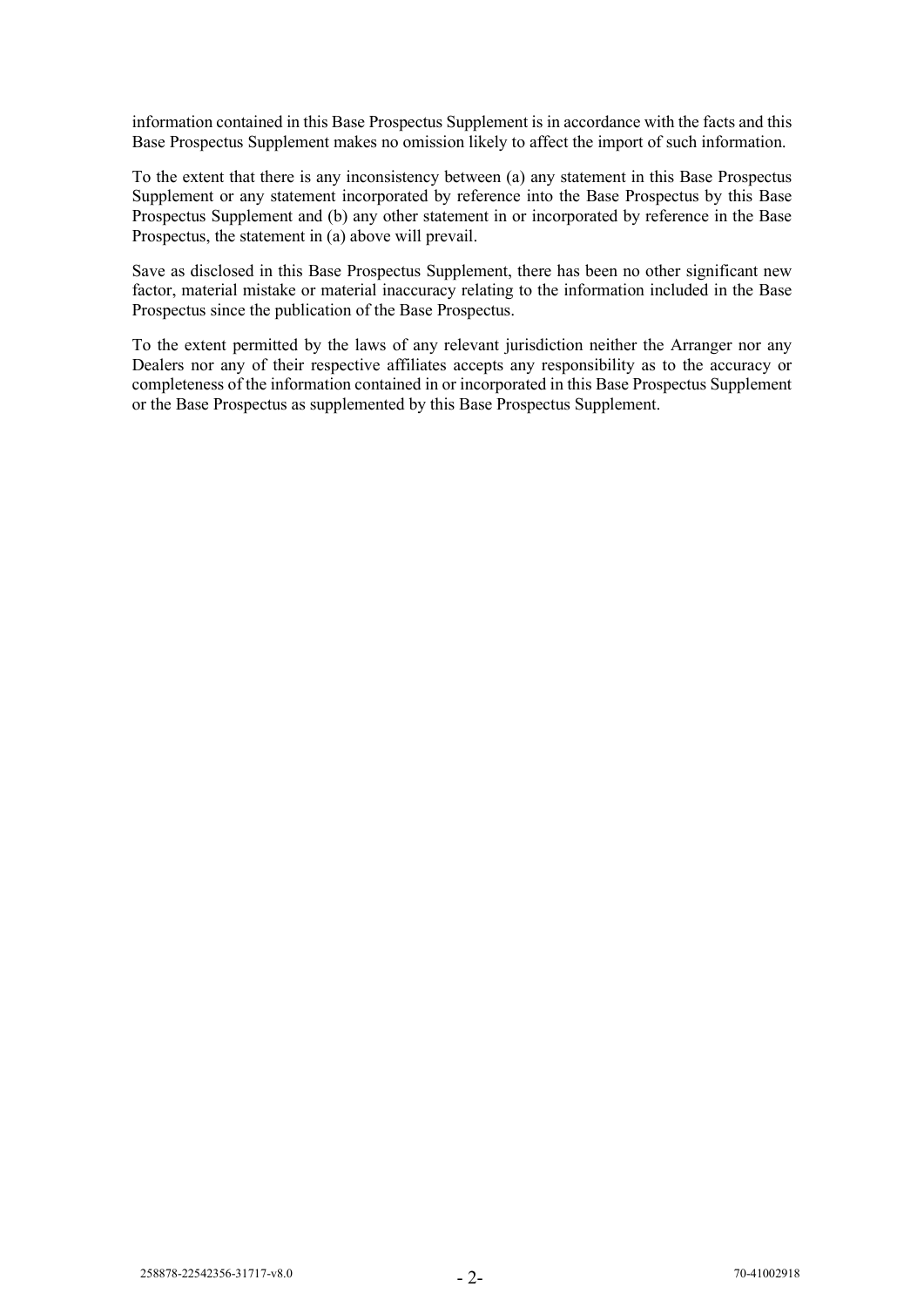# **AMENDMENTS TO THE "INFORMATION INCORPORATED BY REFERENCE" SECTION**

With effect from the date of this Base Prospectus Supplement, the first paragraph of the "*Information Incorporated by Reference*" section on page 21 of the Base Prospectus is updated by adding the following paragraph after the numbered sub-paragraph 6:

"7. the unaudited interim consolidated financial statements of Akelius Residential Property AB (publ) in respect of the six-month period ended 30 June 2020 (the "**H1 2020 Financial Statements**") as set out on pages 1–35 (inclusive) of Akelius Residential Property AB (publ)'s interim report for the first six months of 2020:

[https://www.ise.ie/debt\\_documents/Interim%20Report%201H%202020\\_f792eada-c2f9-4f49](https://www.ise.ie/debt_documents/Interim%20Report%201H%202020_f792eada-c2f9-4f49-ab12-6abf6ab9b8ac.PDF) [ab12-6abf6ab9b8ac.PDF"](https://www.ise.ie/debt_documents/Interim%20Report%201H%202020_f792eada-c2f9-4f49-ab12-6abf6ab9b8ac.PDF)

A copy of the H1 2020 Financial Statements incorporated by reference in this Base Prospectus Supplement may be inspected, free of charge, during usual business hours at the specified offices of the Principal Paying Agent and also on the website of Akelius Residential Property AB (publ) [\(https://www.akelius.com/en/investor/financial/reports\)](https://www.akelius.com/en/investor/financial/reports).

Any information contained in or incorporated by reference in the H1 2020 Financial Statements incorporated by reference above which is not incorporated by reference in the Base Prospectus is either not relevant to investors or is covered elsewhere in the Base Prospectus and, for the avoidance of doubt, unless specifically incorporated by reference into this Base Prospectus Supplement, information contained on the abovementioned websites do not form part of this Base Prospectus Supplement.

The H1 2020 Financial Statements are English translations of the Swedish financial statements prepared for and used in the Kingdom of Sweden.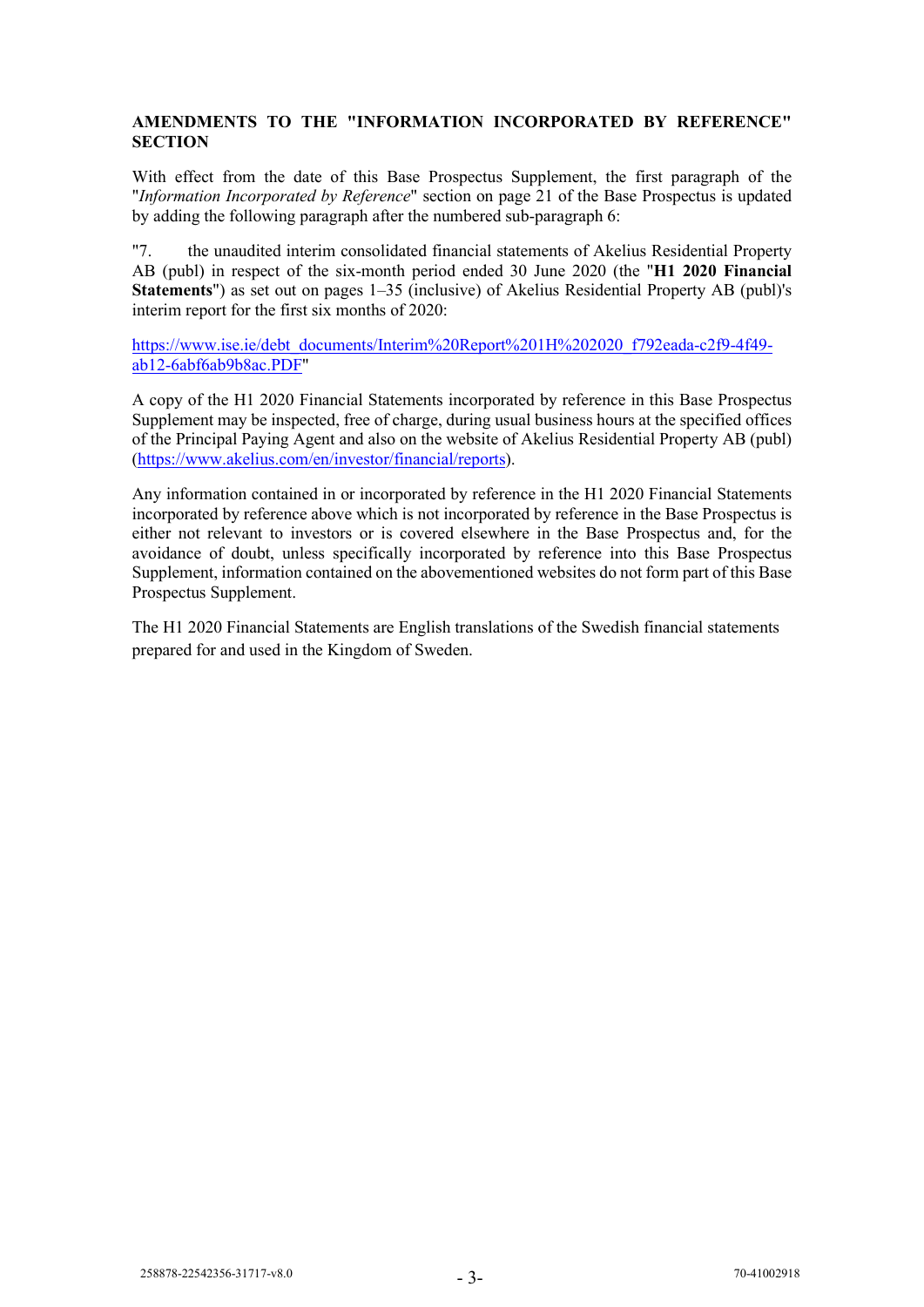# **AMENDMENTS TO THE "DESCRIPTION OF AKELIUS RESIDENTIAL PROPERTY AB (PUBL) AND THE GROUP" SECTION**

The following wording shall be included at the end of the sub-section entitled "*Recent developments*" under the section entitled "*Description of Akelius Residential Property AB (publ) and the Group*" on page 100 of the Base Prospectus:

### "**Recent Developments due to COVID-19**

Rent collection is currently improving after an initial decrease on the back of COVID-19, rent payments are 2 per cent. lower than previous years as at 30 June 2020. Vacancy is generally decreasing in Akelius despite COVID-19.

Value growth has been 0.5 per cent. for the six months ended 30 June 2020, a lower pace than previous years. Lower transaction volumes in the market due to COVID-19 and new rent regulations in Berlin results in higher uncertainty of market prices.

Akelius Residential Property AB (publ) decided in March 2020 not to initiate new major investments due to market uncertainty and the lockdown of cities. Akelius Residential Property AB (publ) has thereafter decided to continue with upgrading projects needed for being able to let out apartments. Apartments are currently only upgraded if they do not meet Akelius Residential Property AB (publ)'s criteria of clean, safe and functional.

### **Recent Developments - Akelius focuses on cash flow**

Recent rent regulations in Berlin, New York and Copenhagen make upgrading of properties less profitable. The demand for value-add properties by investors increases prices and thereby reduces the added value of acquiring such properties. Akelius Residential Property AB (publ) has seen increased costs for upgrading in expanding metropolitan cities.

Akelius Residential Property AB (publ) estimates that properties with higher cash flow offers similar total return as value-add properties. In addition, higher cash flow properties have lower risk and provide better financing. Accordingly, Akelius Residential Property AB (publ) will focus on cash flow.

Akelius Residential Property AB (publ) intends to reduce staff from currently 1,500 to 1,100 over the next three years. The reductions will predominantly be in construction and construction related departments and will mean closing the construction related technology development department. Akelius Residential Property AB (publ) will finish ongoing upgrading projects and avoid starting new extensive upgrading projects. Staff will be gradually reduced as projects are finalized.

The proposed reduction in staff numbers by approximately 400 to an approximate total of 1,100 will reduce costs by approximately EUR 42 million per year (compared to 2019) when the programme is fully implemented by the end of 2022. This saving is calculated on the total cost of the staff leaving Akelius Residential Property AB (publ). Akelius Residential Property AB (publ) currently aims to complete any current ongoing construction work before the end of 2022, such apartments currently under construction account for approximately 50 per cent. of the vacant apartments in the Group. Whilst that there can be no assurance that these apartments will be fully let once construction is completed, if these apartments were to be fully let, Akelius Residential Property AB (publ) estimates annual revenues would increase by approximately EUR 25 million (compared to 2019).

In addition, a one-time restructuring provision estimated to be EUR 13 million will be taken in 2020."